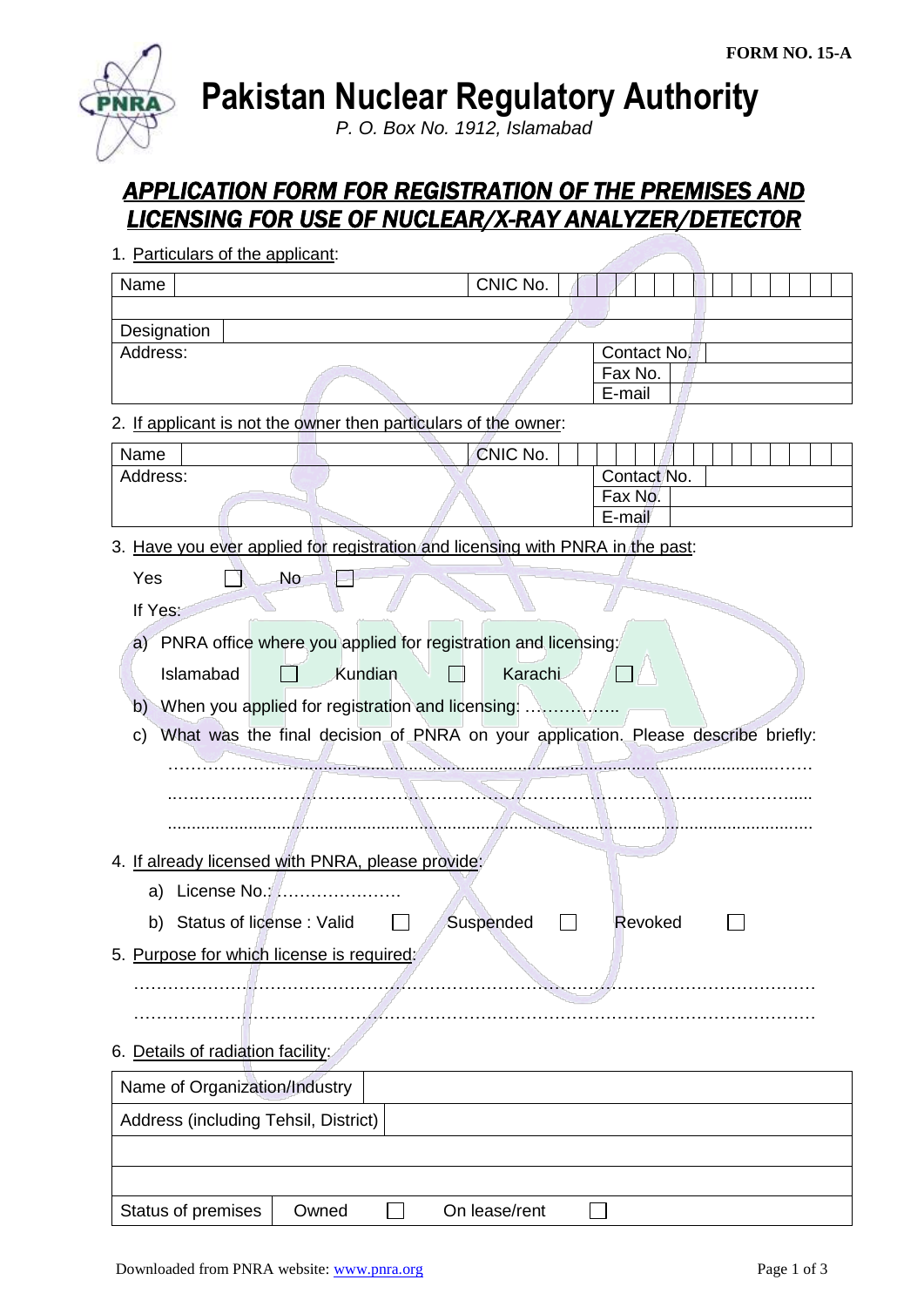## 7. Specifications of Nuclear/X-Ray Analyzer/Detector:

#### a) Nuclear Analyzer/Detector Gauge

| Type of<br>Analyzer/<br>Detector | Radionuclide(s) Source Model<br>ID. No. No. |  | Manufacturer | Initial<br>Activity with Activity<br>Date | Present<br>with Date | Country<br>of Origin |
|----------------------------------|---------------------------------------------|--|--------------|-------------------------------------------|----------------------|----------------------|
|                                  |                                             |  |              |                                           |                      |                      |
|                                  |                                             |  |              |                                           |                      |                      |
|                                  |                                             |  |              |                                           |                      |                      |
|                                  |                                             |  |              |                                           |                      |                      |
|                                  |                                             |  |              |                                           |                      |                      |

## b) X-Ray Analyzer/Detector

| Type of<br>Analyzer/<br>Detector | Sr./ID. No. | <b>Model</b><br>No. | Manufacturer | Maximum<br>Voltage (kV) | Maximum<br>Current (mA) | Country<br>Origin | of |
|----------------------------------|-------------|---------------------|--------------|-------------------------|-------------------------|-------------------|----|
|                                  |             |                     |              |                         |                         |                   |    |
|                                  |             |                     |              |                         |                         |                   |    |
|                                  |             |                     |              |                         |                         |                   |    |
|                                  |             |                     |              |                         |                         |                   |    |
|                                  |             |                     |              |                         |                         |                   |    |

## 8. Particulars of Radiation Worker(s)

| Name | Designation CNIC No. | Age | Qualification | Experience/Training |
|------|----------------------|-----|---------------|---------------------|
|      |                      |     |               |                     |
|      |                      |     |               |                     |
|      |                      |     |               |                     |
|      |                      |     |               |                     |
|      |                      |     |               |                     |

## 9. Details of radiation monitoring equipment (If any):

…...........................................................................................................................................

#### 10. Details of available Personal Protective Equipment (PPE):

………………………………………………………………………………………………………..

…...........................................................................................................................................

## 11. Arrangements for personal dose monitoring:

- a) Type of Dosimeter (Film/TLD etc.): ....................................................................
- b) Dosimetry Service Provider Name: ....................................................................
- c) Frequency of Dosimeter Exchange for Dose Assessment: ................................
- 12. Management of Disused Sealed Radioactive Sources (DSRS)/Radioactive Waste:

………………………………………………………………………………………………………..

…...........................................................................................................................................